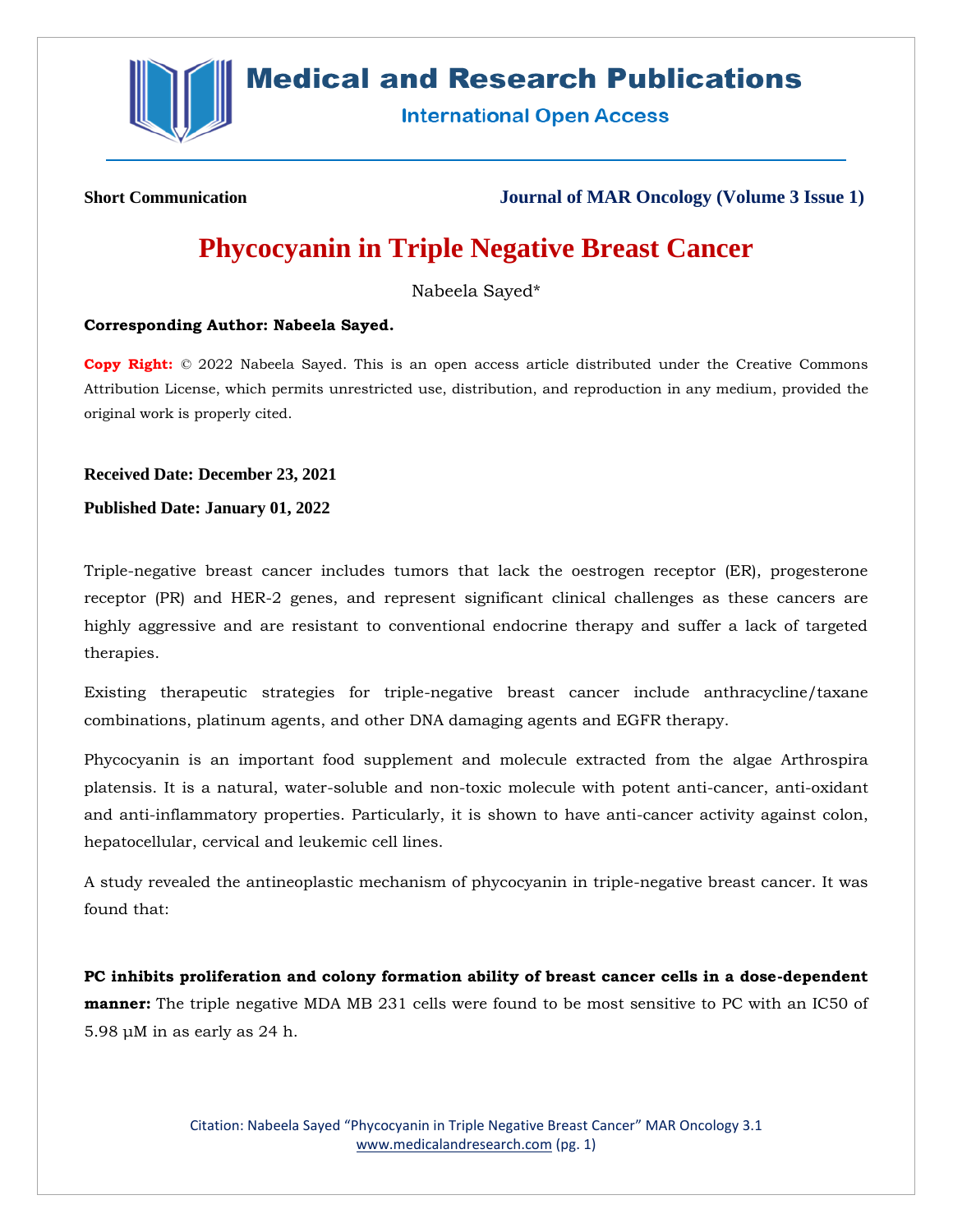# **Journal of MAR Oncology (Volume 3 Issue 1)**

**PC inhibits wound healing and migration of MDA MB 231 breast cancer cells:** Classic wound healing assay results showed that PC treated cells showed decreased wound healing in comparison to control. The result of the clonogenic assay showed that PC treated cells showed a significant reduction in colony formation when compared to controls, indicative of potent inhibition of cell growth and reproductive integrity. PC could inhibit cell migration via cytoskeleton disruption and also confer adhesiveness to cells, thereby playing an important role in suppressing invasion.

#### **PC induces G0/G1 cell cycle arrest of MDA MB 231 breast cancer cells**

PC induced significant G0/G1 cell cycle arrest. In comparison to untreated controls, there is an increase in the percentage of cells in the G0/G1 phase  $(62.1 \pm 1.1 \%$  Vs  $(73.2 \pm 0.2 \%)$  with a concomitant decrease in the percentage of cells in S (18.4  $\pm$  1.1 % Vs 14.3  $\pm$  0.04 %) and G2-M phases  $(17.7 \pm 3.5 \% \text{Vs } 10.7 \pm 0.4 \%)$  of the cell cycle. With PC treatment, there is an increase of about 1.17 fold in the number of cells in G0/G1 phase as compared to untreated controls, suggesting the role of PC in inhibiting entry into the S-phase

# **PC induces apoptosis of MDA MB 231 breast cancer cells**

In a study to determine the extent of apoptosis in MDA MB 231 cells by Annexin V PE and 7AAD staining, results showed that PC treated MDA MB 231 cells demonstrated a high induction of apoptosis in comparison to untreated controls. The percentage of apoptotic cells increased gradually from 2.69 % in untreated controls to 14.99 % and 21.43 % in IC25 and IC50 treated cells with a fold increase of 5.57 and 7.96 respectively.

#### **PC targets MAPK signaling in MDA MB 231 breast cancer cells**

In a study to determine the specific signaling pathway targeted by PC to induce apoptosis in MDA MB 231 breast cancer cells, PC treatment did not alter the phosphorylation levels of both AKT and NFkBp65 whereas a significant decrease in the phosphorylation of ERK1/2 was observed as early as 30 min following treatment with a maximal decrease at 90 min.

### **PC inhibits COX-2 expression in breast cancer cells**

The levels of COX-2 protein and mRNA were determined by Western blot and qPCR, respectively. Results showed that PC-treated cell showed a decrease in COX-2 protein and mRNA levels. There was a decrease in PGE2 production (a downstream product of COX-2) in arachidonic acid-stimulated MDA-

> Citation: Nabeela Sayed "Phycocyanin in Triple Negative Breast Cancer" MAR Oncology 3.1 [www.medicalandresearch.com](http://www.medicalandresearch.com/) (pg. 2)